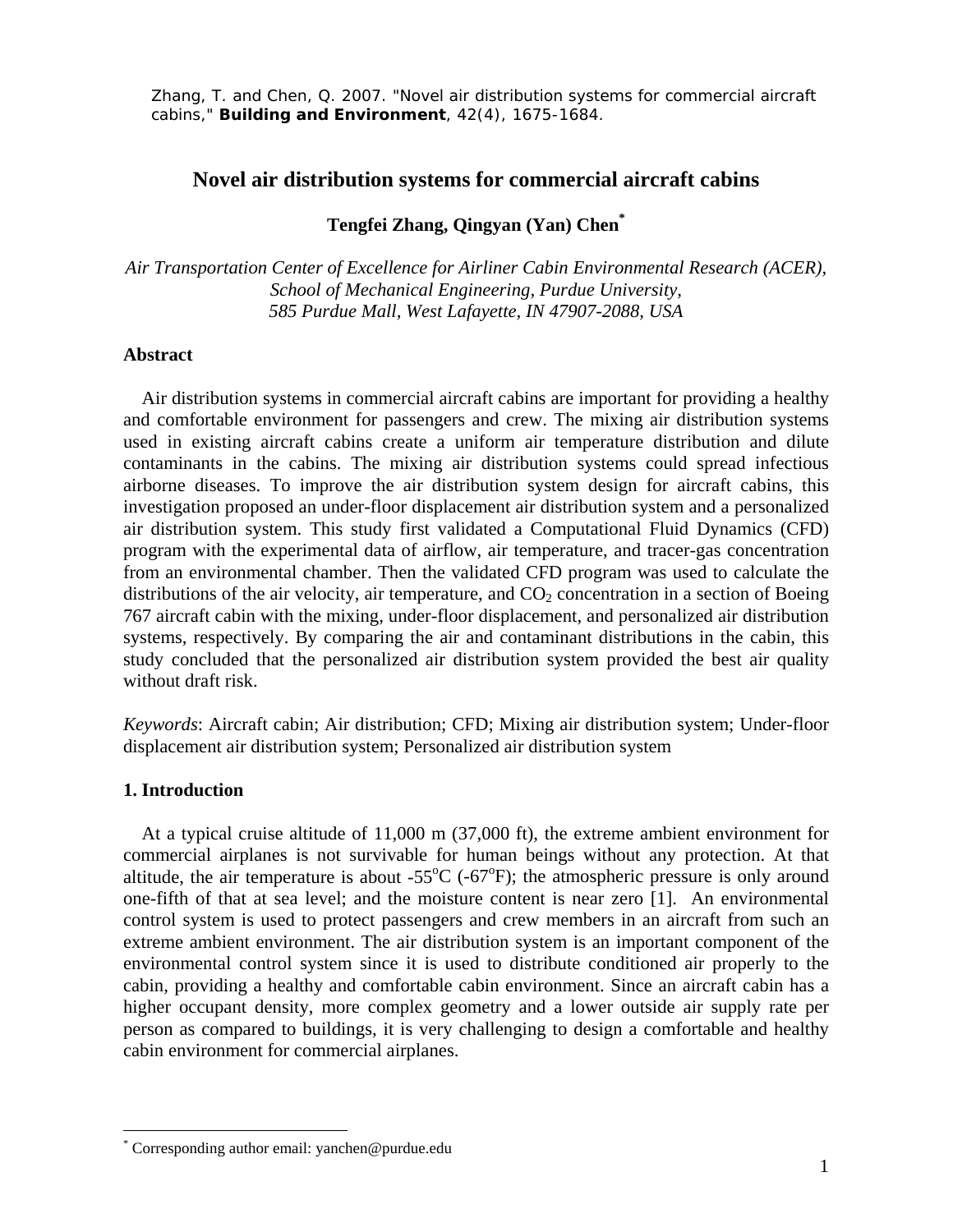Currently, mixing air distribution systems are used to distribute air in an aircraft cabin as shown in Fig. 1. Conditioned air is supplied at the ceiling level with a high velocity and then mixes with the air in the cabin. The air temperature in the cabin is rather uniform and contaminants in the cabin are diluted. However, the mixing air distribution system could easily spread infectious airborne diseases, such as influenza and SARS, from one infected passenger to other passengers [2]. It is therefore necessary to improve the air distribution systems.



*Fig. 1. Mixing air distribution system used for a wide-body commercial aircraft cabin [3].* 

On the other hand, displacement air distribution systems have been used for buildings with considerable success [4, 5]. This air distribution system can create better air quality in an indoor space than the mixing air distribution system. In an under-floor displacement air distribution system, clean and cool air is supplied to an indoor space from the floor. The heat sources in the space, such as human bodies, will generate thermal plumes that bring contaminated air to the upper zone. Then the contaminated air is exhausted from the ceiling level. Bauman [5] found that an under-floor displacement air distribution system can provide a much better air quality than a mixing air distribution system but with air temperature stratification. The air temperature stratification could impose draft risk to passengers and crew if the displacement air distribution system is incorrectly used in the aircraft cabin.

Furthermore, a new system with personalized air supply has begun to emerge [6]. A personalized air distribution system supplies clean and cool air directly to the breathing area of a person. The system creates a preferred microenvironment with clean and cool air. The personalized air distribution system can provide a superb air quality, but the draft risk could be even higher than the displacement air distribution system [6]. Although both the displacement and personalized air distribution systems have been applied successfully in buildings, they have not been used for aircraft cabins. Since an aircraft has a very different geometry and thermo-fluid conditions as compared to a building, the objective of this study is to explore if the displacement and personalized air distribution systems could be used in aircraft cabins.

## **2. A brief review of studies on air distributions in an aircraft cabin**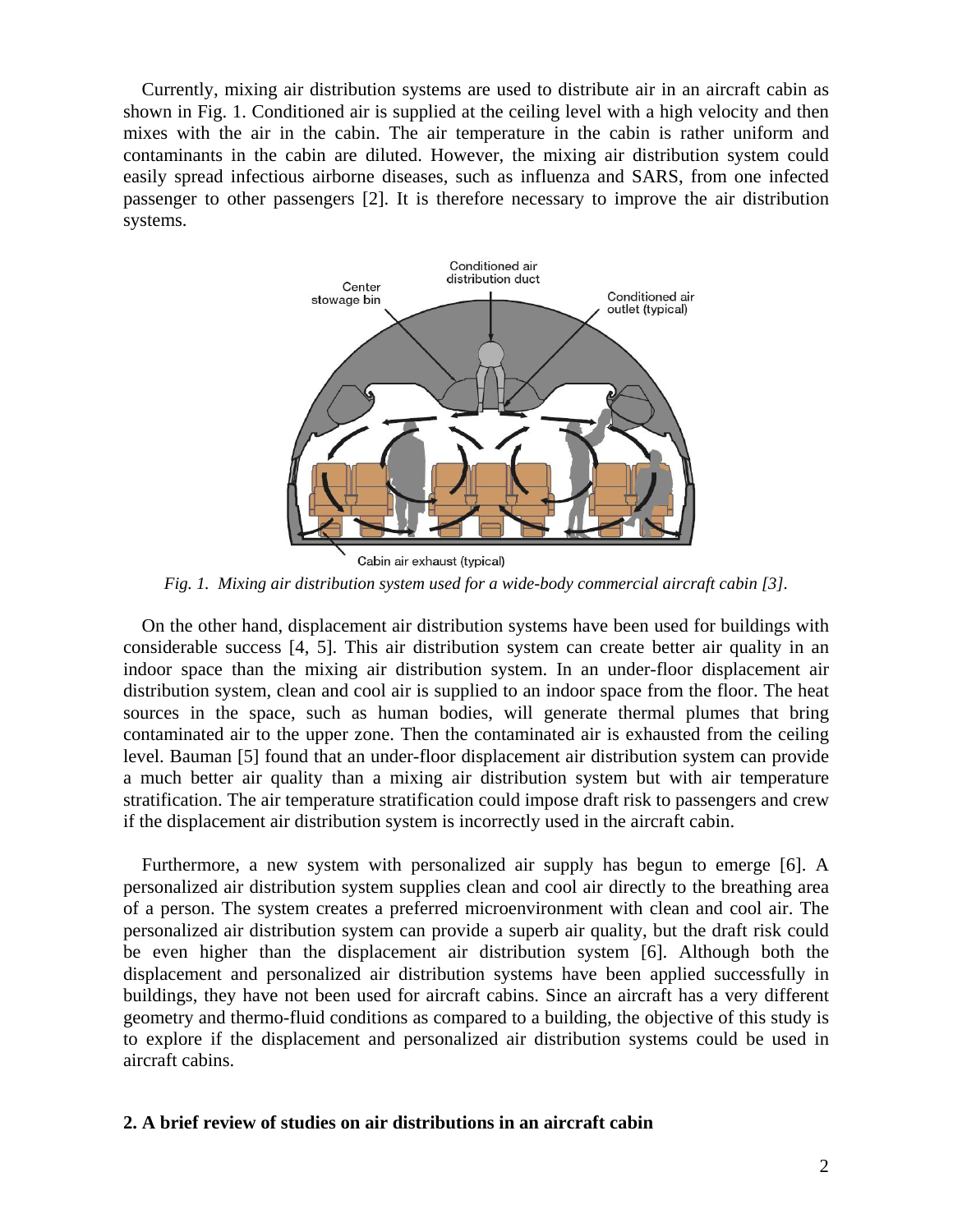Two main approaches are available for the studies of air distributions in an aircraft cabin: experimental measurements and computer simulations. There were many studies of air distributions in aircraft cabins in the last ten years using these two approaches.

Mo et al. [7] used particle image velocimetry to measure air distributions in an aircraft cabin. In this study, all seat backs except those next to windows were lowered so that the laser beam could penetrate the space. This made the cabin studied much different from the practical situation, although velocimetry could accurately measure the air distributions. Dechow [8] and Waters et al. [9] studied cabin air quality by measuring VOC, particulate, and ozone concentration, etc. However, they did not study the air distributions in detail. Garner et al. [10] conducted airflow measurements in a Boeing 747 aircraft. They used two ultrasonic anemometers to measure three-dimensional air velocity distributions in an empty cabin without heat sources and under steady-state inlet flow conditions. They measured instantaneous flow with a good spatial resolution. Although the measurements were only for an empty cabin, the study generated interesting data for further analysis of airflow in a cabin. Recently, Sun and Zhang et al. [11,12] used volumetric particle streak velocimetry to study some factors that have an effect on air speed at passenger breathing level in a mock-up Boeing 767-300 airplane with manikins in it.

Most of the experimental studies were done in a mock-up of a section of an aircraft cabin or in an actual stationary aircraft that simulated airflow in an aircraft cabin in flight. This is because an in-flight experiment is extremely expensive when the measurements have to be conducted with a reasonable spatial resolution in order to obtain meaningful results. Since the flow field could be unsteady, it imposes an untenable challenge in the measurements of transient contaminant transport because the response time of measuring equipment could be longer than the time-scale of the unsteady flow.

Compared with the experimental study, numerical studies of air distributions in an aircraft cabin are less expensive. There have been many numerical studies in the past decade. Olander and Westlin [13] used a zonal model to calculate airflow and contaminant concentration in an aircraft cabin. The zonal model could give a rough estimate of air distribution since it calculated only macroscopic flow between zones. Most of the numerical studies used computational fluid dynamics (CFD). Aboosaidi et al. [14] were one of the first to apply CFD to study air distributions in commercial airplanes with interior furnishings, although they did not consider passengers and thermal effects. Mizuno and Warfield [15] also carried out a similar study on air distributions in a cabin without passengers and other heat sources. However, they measured and calculated the carbon dioxide concentration. To account for the passengers in the airplane, Singh et al. [16] used heated cylinders on the seats to approximate occupants. Recently, with more realistic cabin geometry and interior furnishing, Lin et al. [17, 18] studied airflow and airborne pathogen transport in a section of a Boeing 767-300 cabin. They used both large eddy simulation and the Reynolds-averaged Navier-Stokes (RANS) models. Because of long computing time and high computing capacity needed for large eddy simulation, the large eddy simulation was only used for a simplified empty cabin. The results of large eddy simulation were then used to improve the RANS simulation.

The above review shows that experimental measurements, which are often considered reliable, can be very difficult and expensive for studying air distributions. Most of the experimental studies did not consider realistic thermo-fluid conditions or geometry. The spatial resolution of air and contaminant distributions is generally low. Although a zonal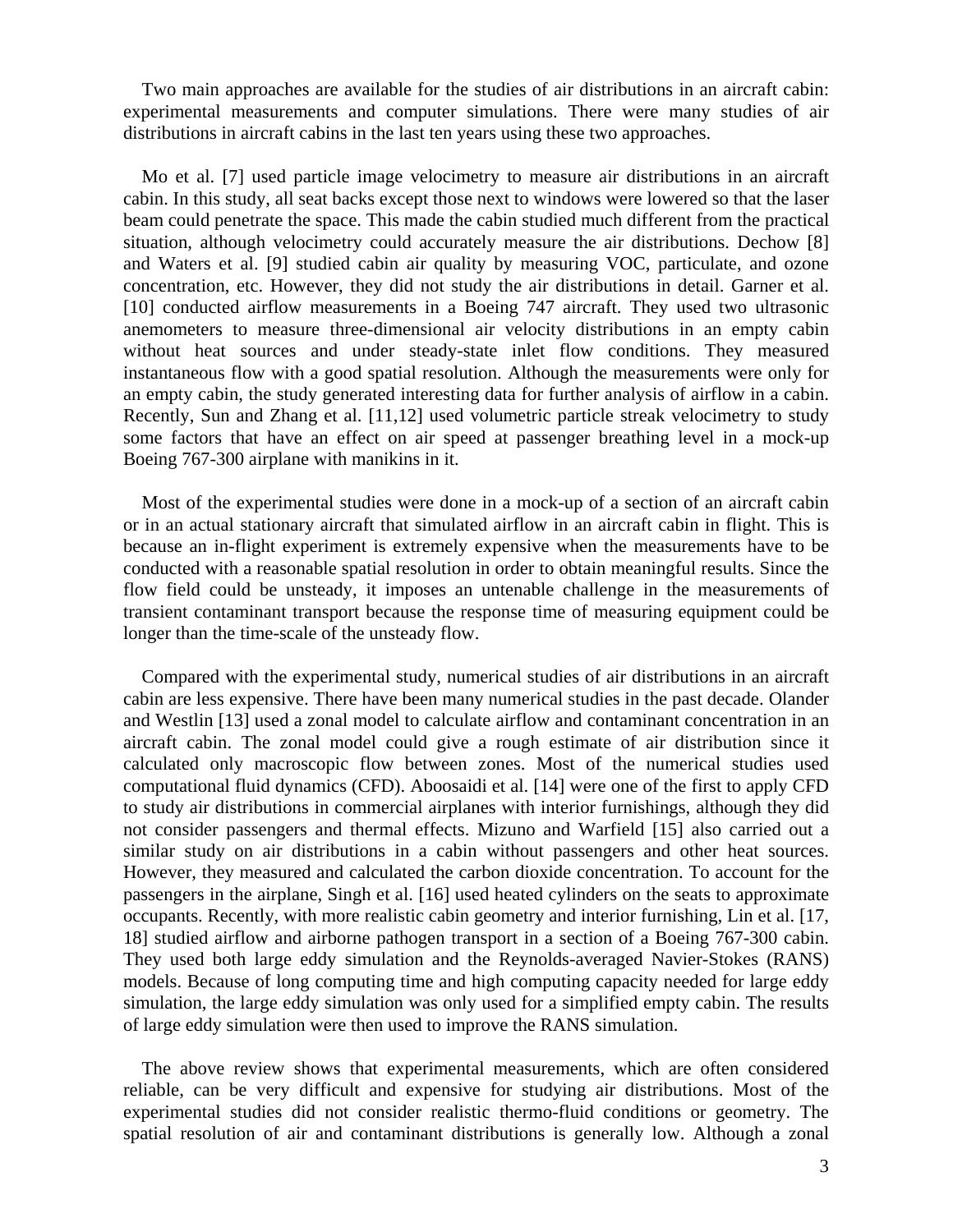model uses little computing time, it does not produce accurate results. CFD seems like a good alternative. Among the two most popular CFD methods, large eddy simulation is too computationally demanding, so RANS modeling seems most appropriate for studying air distribution in an aircraft cabin. To the best of our knowledge, there have not been any CFD studies that compared different air distributions in an aircraft cabin.

### **3. Validation of a CFD program**

This study selected a CFD program, FLUENT [19], with a RANS model to compare air distributions with different air supply systems. The RANS model is the renormalization group (RNG) k-ε model [20]. Like any other RANS model, the RNG k-ε model uses a lot of approximations. It is therefore necessary to validate the CFD program with the model [21]. Although the CFD program has been validated elsewhere, it is important that the software be validated together with the user [21].

The validation needs detailed and accurate experimental data of airflow and contaminant distributions in an aircraft cabin with well defined boundary conditions. Unfortunately, most of the experimental data for aircraft cabins available from the literature did not provide detailed information. As an alternative, this investigation used the data of the distributions of airflow, air temperature, and contaminant concentrations from a small office as shown in Fig. 2 [22] to validate the CFD program. This office configuration has similar flow characteristics to those found in an aircraft cabin. For example, the turbulent flow is mixed convection where both inertial and buoyant forces are important.



*Fig. 2. The office configuration used for CFD program validation* 

Fig. 3 compares the airflow pattern in the mid-plane along the Y-direction. The airflow pattern computed by CFD is similar to that visualized in the experiment. The CFD can correctly reproduce the recirculation in the low part of the room. The magnitude of the air velocity also reflects a good comparison between the CFD results and smoke visualization.

Although we have the data at nine different locations in the room, the quantitative comparison for air velocity, air temperature, and contaminant concentration simulated by a tracer-gas  $(SF_6)$  was only presented at the center of the office as shown in Fig. 4. The results in other locations are very similar to those shown in Fig. 4. The air velocities were measured by omni-directional anemometers. It is difficult to measure an air velocity lower than 0.1 m/s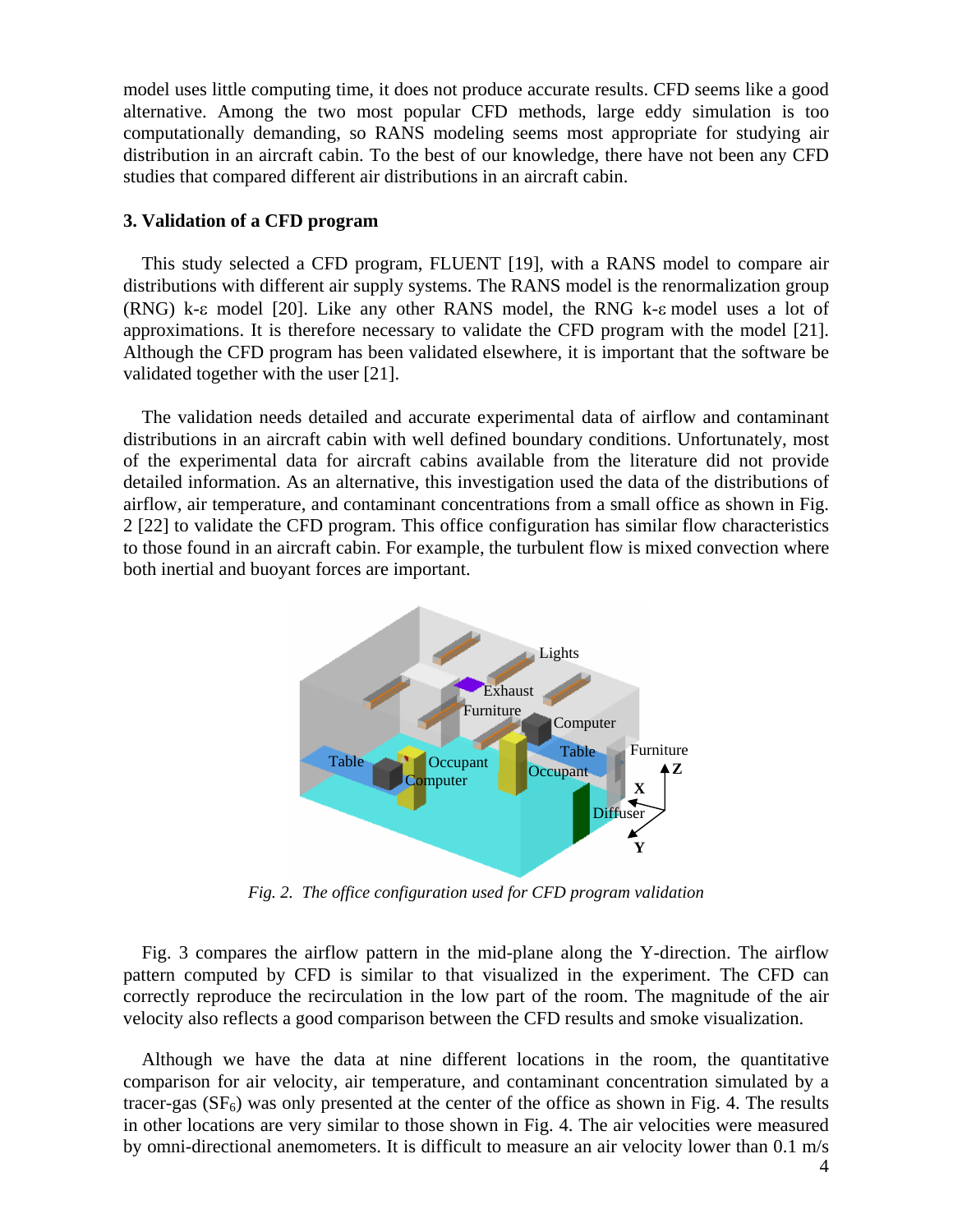because the convection from the anemometer probe would generate a false velocity of the same magnitude. The uncertainty for the measured air velocities was 10% of the readings. The error for air temperature measurements was 0.4 K, and the error for  $SF_6$  concentration was 10% [23]. The agreement between the CFD results and the experimental data is very good for the air temperature, reasonably good for the air velocity, but rather poor for the  $SF<sub>6</sub>$ concentration in some locations. It is not very clear why we would have a larger discrepancy for  $SF<sub>6</sub>$  concentration. Nevertheless, the profile tendency can be roughly calculated by CFD.



*Fig. 3. The airflow pattern observed by smoke visualization (left figure) and computed by CFD (right figure) in the mid-plane along the Y-direction.* 



*Fig. 4. The comparison of the profiles of air velocity, air temperature and*  $SF<sub>6</sub>$  *concentration between the CFD results (lines) and experimental data (symbols) at the center of the office.* 

The comparison of the CFD results with experimental data concludes that the CFD program with the RNG k-ε model is a good tool that can reasonably well predict airflow, air temperature, and contaminant transport in an enclosure with mixed convection. Although there are discrepancies between the computed results and measured data, the CFD model can be used as a tool to analyze air distribution in an aircraft cabin.

#### **4. Case setup and numerical procedure**

With the validated CFD program and the qualified users, the airflow, air temperature, and  $CO<sub>2</sub>$  concentration distributions in a section of a Boeing 767-300 cabin, as shown in Fig. 5 and Fig. 6, were studied. The section contained four rows, and each row had seven seats that were fully occupied. The maximum width of cabin (in the X direction) was 4.72m, the maximum height (in the Z direction) was 2.10 m. The aisle width was 0.48 m. Four strips of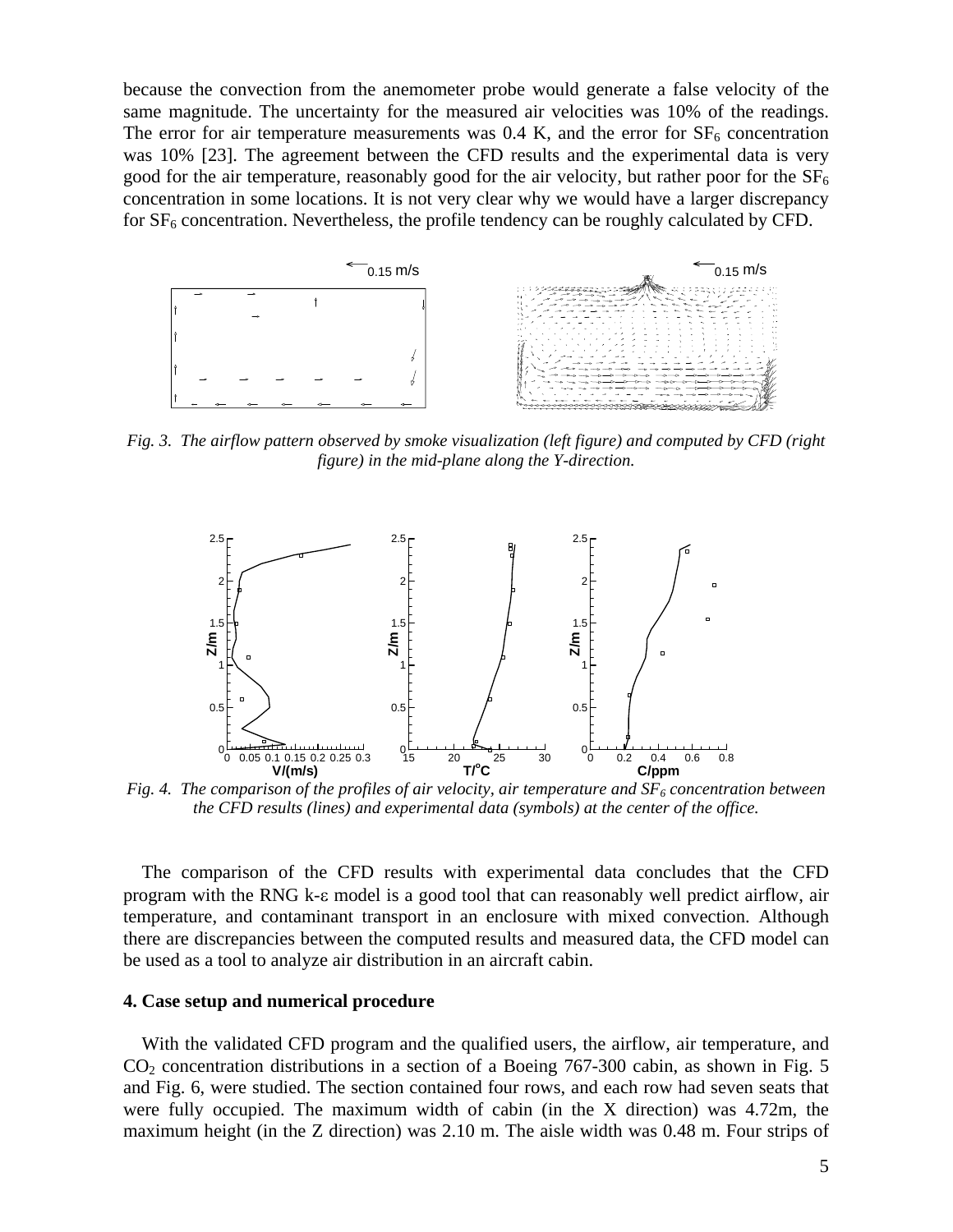heat sources were used to simulate lighting at the ceiling. According to Topp et al. [24], a box-shaped manikin is sufficient for the study of global airflow in the space. Therefore, boxshaped manikins were used to represent the 28 passengers in the cabin. The total surface area of a manikin was about  $1.8 \text{ m}^2$ . The small square on the head level of each manikin was the location where a  $CO<sub>2</sub>$  source was released to simulate contaminant sources generated when passengers exhaled. Each passenger was assumed to produce  $0.005$  l/s of  $CO<sub>2</sub>$  through respiration.



*Fig. 5. Schematic of the mixing and under-floor displacement air distribution systems in a section of Boeing 767-300 cabin: left figure is for front view and right figure is for back view.* 



*Fig. 6. Schematic of the personalized air distribution system in a section of Boeing 767-300 cabin: left figure is for front view and right figure is for back view.* 

This investigation compared three different air distribution methods in the cabin: mixing, under-floor displacement, and personalized air distribution. For the mixing air distribution system shown in Fig. 5, two ceiling inlets supplied conditioned air at a high velocity, and two floor outlets extracted air near the side walls at the floor level. The air supplied from the inlets was a mixture of outside air (5 l/s per person) and recirculated air (another 5 l/s per person). The under-floor displacement air distribution system shown in Fig. 5 supplied the same type of air mixture through perforated inlets located along the aisles. The air was extracted through the two ceiling outlets. The personalized air distribution system, as shown in Fig. 6, supplied 5 l/s per person of conditioned outside air through an inlet located on the seat-back in front of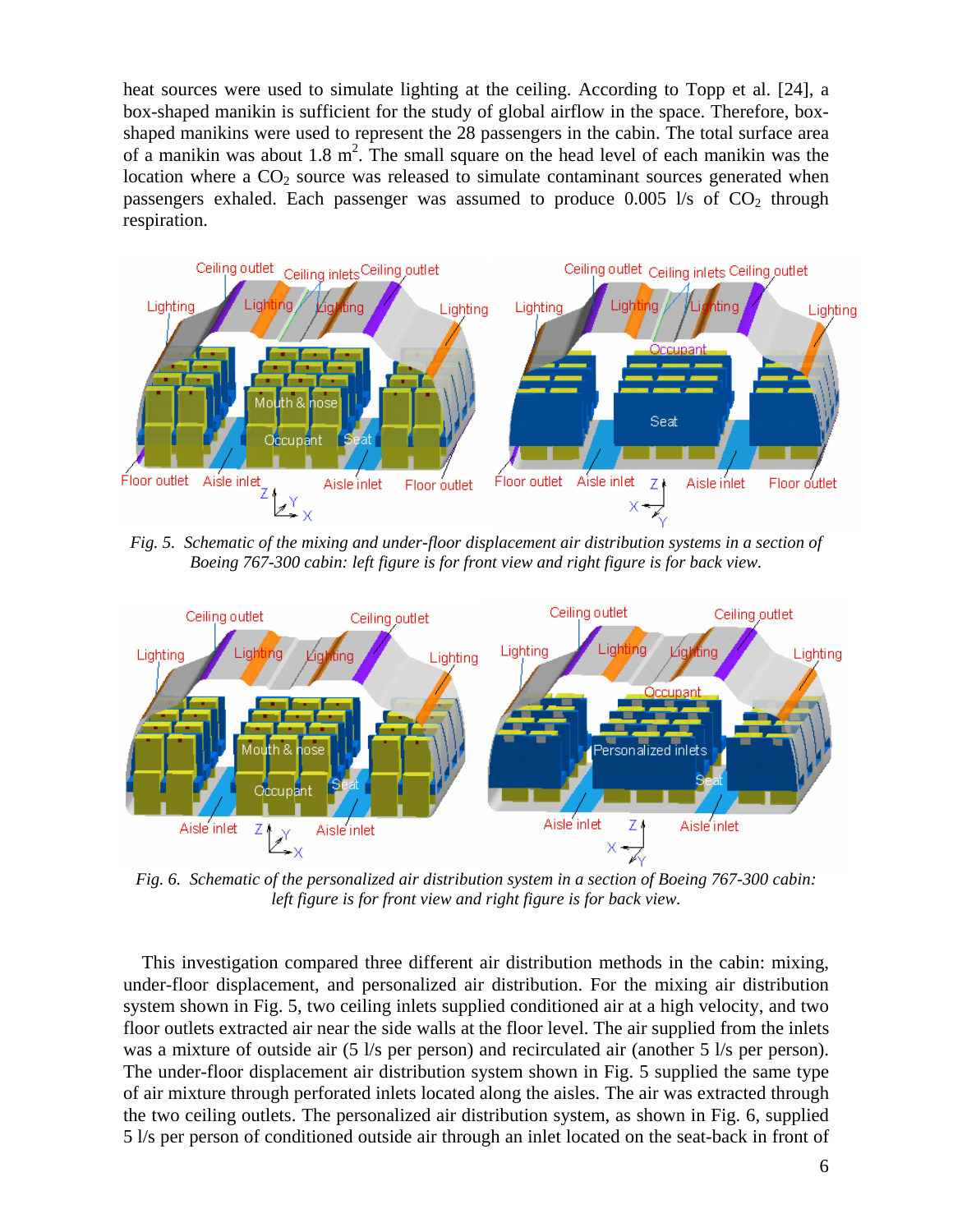the passenger. The other 5 l/s per person of recirculated air was supplied from the two perforated inlets located along the aisles. In the same way as the under-floor displacement air distribution system, the air was extracted through the two ceiling outlets.

Table 1 summarizes the boundary conditions for the three air distribution schemes. The average air temperature for the cabin was controlled at  $24^{\circ}$ C. The surface temperatures used for the mixing air distribution system were obtained from the measured data on a flight at cruising altitude by using an infrared camera; surface temperature information for the other two systems were estimated values. The criteria to estimate the surface temperatures in the displacement and personalized air distribution systems should make their cooling loads close to that in the mixing air distribution system since the design average air temperatures were the same in the three systems. All the seats were assumed to be adiabatic. The heat sources in the aircraft cabin were from the passengers and lights. The ratio of convective to radiative heat for the heat sources was estimated according to the recommendation from the ASHRAE Fundamentals Handbook [25]. The simulations did not consider the heat sources from electronic devices, and heat sources or sinks from drinks and meals. Thus, the supply air temperature in Table 1 could be higher than that used during actual airplane operation. For the personalized air distribution system, the personalized supply air velocity of 0.3 m/s was the minimum that could penetrate the thermal plume generated by human being so the air could reach the nose position [26].

| Item                                     | Mixing air<br>distribution | Under-floor<br>displacement air<br>distribution | Personalized air distribution |                                  |
|------------------------------------------|----------------------------|-------------------------------------------------|-------------------------------|----------------------------------|
|                                          |                            |                                                 | Personalized<br>inlets        | Aisle inlets                     |
| Supply airflow rate                      | $10$ l/s per person        | 10 l/s per person                               | $5$ l/s per person            | $5$ l/s per person               |
| Supply air velocity                      | $3.04 \text{ m/s}$         | $0.073 \text{ m/s}$                             | $0.35 \text{ m/s}$            | $0.037 \text{ m/s}$              |
| Supply air<br>temperature                | $19.5^{\circ}$ C           | $22.7^{\circ}$ C                                | $19.5^{\circ}$ C              | $24.5^{\circ}$ C                 |
| Supply $CO2$<br>concentration            | 850 ppm<br>(air mixture)   | 850 ppm<br>(air mixture)                        | $350$ ppm<br>(outside air)    | $1350$ ppm<br>(recirculated air) |
| Ceiling temperature                      | $22^{\circ}C$              | $25.5\text{ °C}$                                | $24.5^{\circ}$ C              |                                  |
| Temperature of side<br>wall above window | $21.0^{\circ}$ C           | $21.0^{\circ}$ C                                | $20.0$ °C                     |                                  |
| Window temperature                       | $16.0$ °C                  | $16.5^{\circ}$ C                                | $16.0$ °C                     |                                  |
| Temperature of side<br>wall below window | $22.0$ °C                  | $20.0$ °C                                       | $21.0^{\circ}$ C              |                                  |
| Floor temperature                        | $23.0^{\circ}$ C           | $22.0^{\circ}$ C                                | $22.5^{\circ}$ C              |                                  |
| Temperature of<br>lighting surfaces      | $24.7^{\circ}$ C           | $29.0$ °C                                       | $31.0$ <sup>o</sup> C         |                                  |
| Temperature of<br>occupant surfaces      | $30.3^{\circ}$ C           | $30.3^{\circ}$ C                                | $30.3^{\circ}$ C              |                                  |

*Table 1 Boundary conditions for the three cabin air distribution systems* 

The numerical studies of air distributions in the aircraft cabin involved the solution of a set of governing partial differential RANS equations within appropriate boundary conditions. These governing equations include continuity, momentum, energy,  $CO<sub>2</sub>$  concentration, turbulent kinetic energy, and dissipation rate of turbulent kinetic energy. The partial differential equations were discretized into algebraic equations by using the finite volume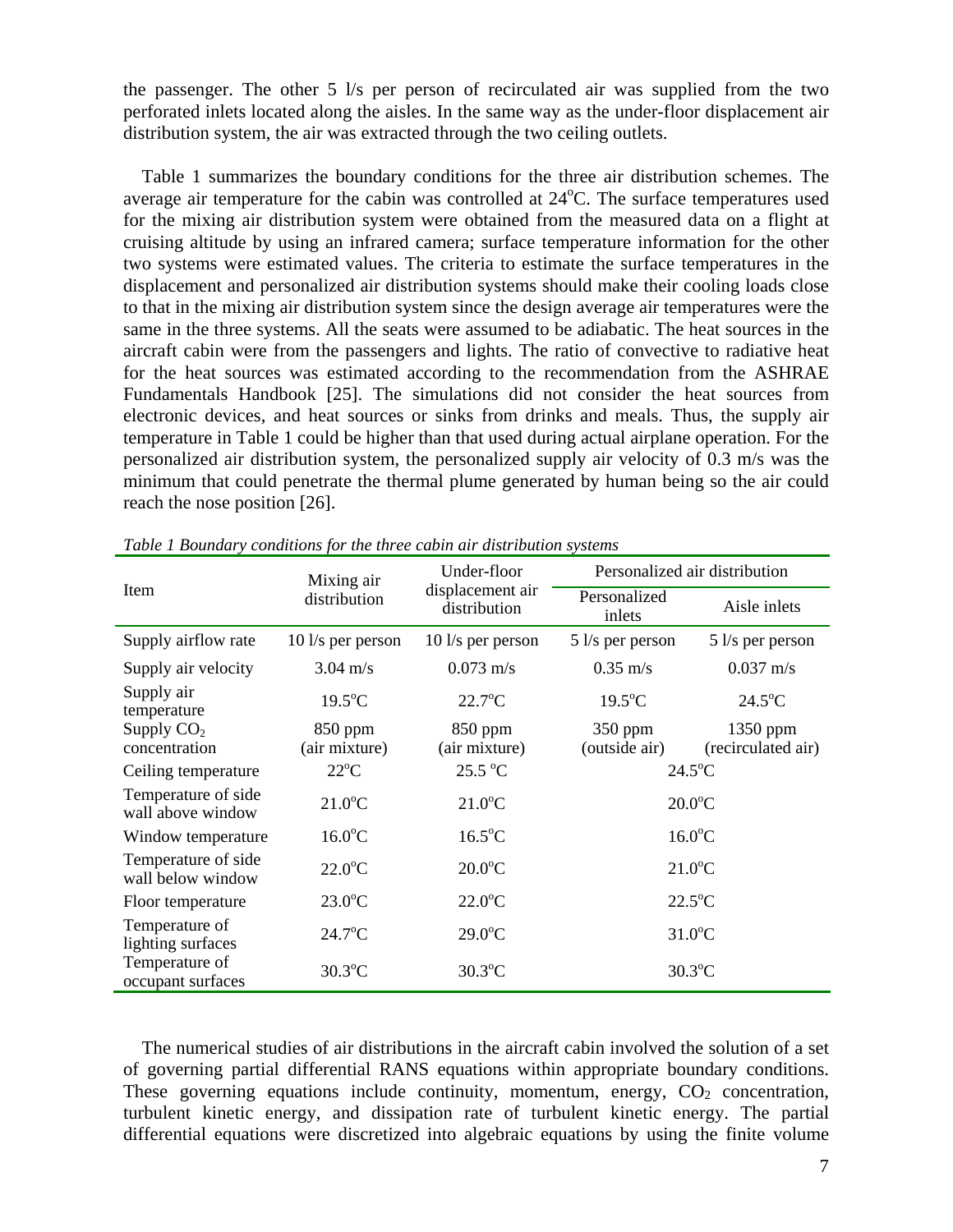method with a second-order upwind scheme. This study used GAMBIT (version 2.1.6) [19] to build the complex cabin geometry and to generate the cells for the CFD simulation. The cabin was divided into 24 sub-volumes for suitable grid generation. The hexahedral cells in the region around occupants were generated using the *Submap* scheme. Cells in other regions were primarily hexahedrons and secondarily wedges generated using the *Cooper* scheme. The grid size we used to generate the cells was around 5 cm. We used such a coarse mesh to save the computational effort due to the limited computing devices available. This was acceptable since we studied the global airflow instead of the detailed airflow around the manikins in the cabin. A high quality mesh was created in the domain with 92.54% of cells less than 0.2 in normalized EquiAngle Skew.

FLUENT solved the algebraic equations by integrating over all the cells. Because the equations are highly nonlinear, iterations were needed to achieve a converged solution. The iterations used the SIMPLE algorithm to couple pressure and velocity with a suitable solver. Two solvers were available in FLUENT, the segregated solver and the coupled solver. The segregated solver solves the algebraic equations sequentially. The coupled solver solves the equations simultaneously, thus requiring more computing memory. This investigation used the segregated steady-state solver.

A periodic boundary condition was used along the longitudinal direction to represent a cabin with infinite rows of seats. Buoyancy forces significantly influenced the cabin airflow, especially in the cases with the under-floor displacement and personalized air distribution systems. The Boussinesq assumption was used to approximate the buoyancy force. This study assumed that the contaminant  $CO<sub>2</sub>$  was passive and would not affect the airflow because of its low concentration. The CFD solution provided the airflow pattern and the distributions of pressure, air velocity, air temperature,  $CO<sub>2</sub>$  concentration, turbulent kinetic energy, and dissipation rate of turbulent kinetic energy.

With the case setup as described in the previous we did the computation in a personal computer with a Pentium 2.6 GHz processor and 1 Gb of memory. The continuity and momentum equations were thought to reach convergent when the ratio of the sum of the mass gain and loss on all boundary conditions to the overall mass gain in the cabin was less than 1.0e-6. In a similar method the convergent ratio limit for energy was 1.0e-3 and for the contaminant mass was 3.0e-3. Each case cost about 24 hours to complete.

## **5. Results**

Figures 7, 8, and 9 show the flow pathlines colored by air velocity magnitude for the three air distribution systems. In the mixing air distribution system, the high velocity air from both ceiling inlets curved toward the cabin walls on both sides of the cabin. The air jet then flowed along the floor and mixed in the middle of the cabin. If one passenger in the cabin had an infectious disease, the virus could easily be spread to the entire cabin due to the strong mixing effect shown in the figure.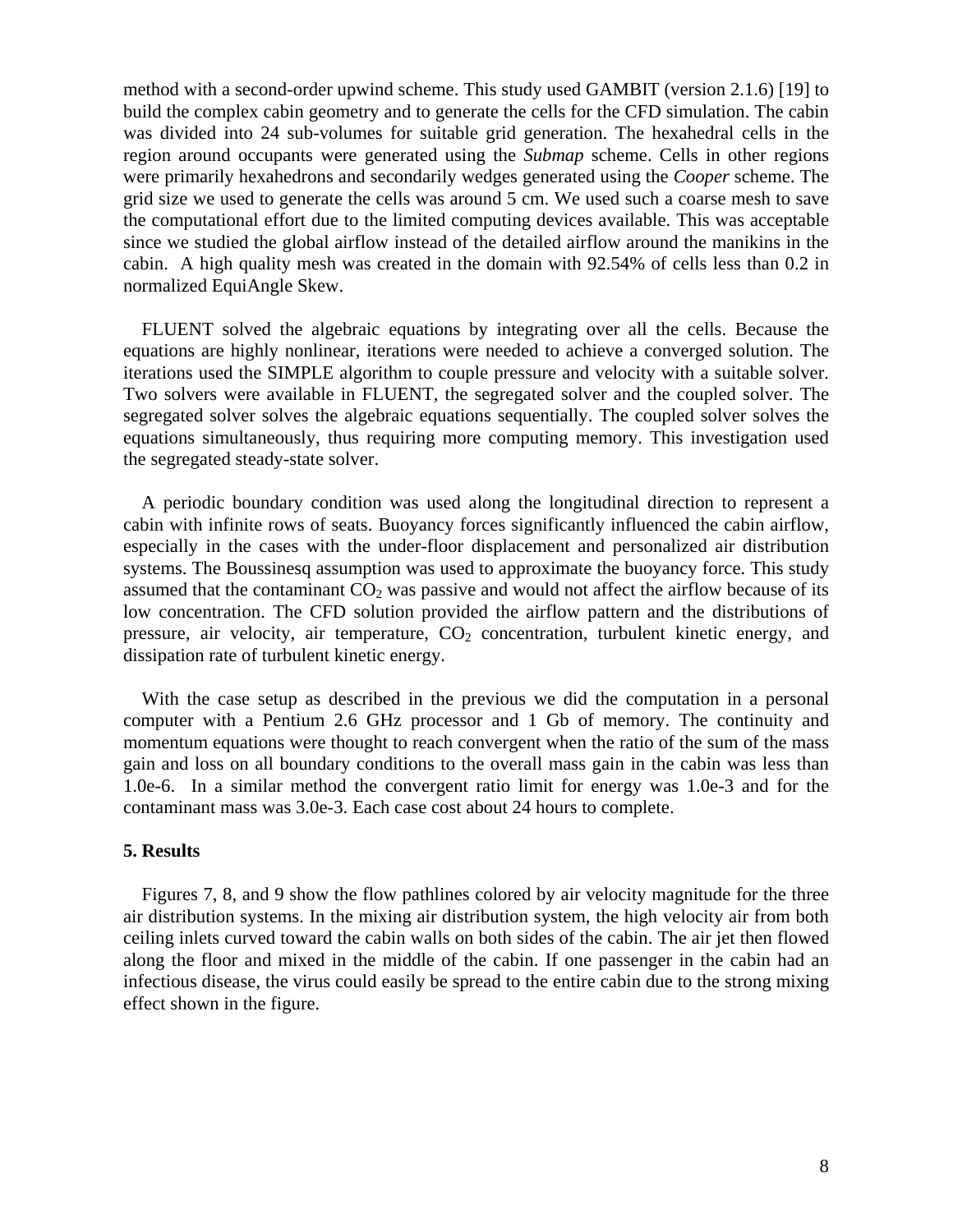

*Fig. 7. Flow pathlines in the four-row cabin with the mixing air distribution.* 

In the displacement air distribution system, the supply air was partly mixed with the surrounding air as shown in Fig. 8. The low velocity supply air from the aisle inlets flowed upward with the initial momentum and was then driven further upward to the outlets at the ceiling by the thermal plumes from the passengers. The airflow pattern shows some possible mixing especially in the center seating area although the global airflow was generally upwards.



*Fig. 8. Flow pathlines in the four-row cabin with the displacement air distribution.* 

In the personalized air distribution system shown in Fig. 9, the air jets from personalized inlets are designed to have enough momentum to reach the breathing area of the passengers. From this point the air was driven upward to the outlets on the ceiling by the thermal plumes in a similar way as that in the displacement air distribution system. The air movement for the recirculated air from the aisle inlets was not very evident, since the supply air volume and air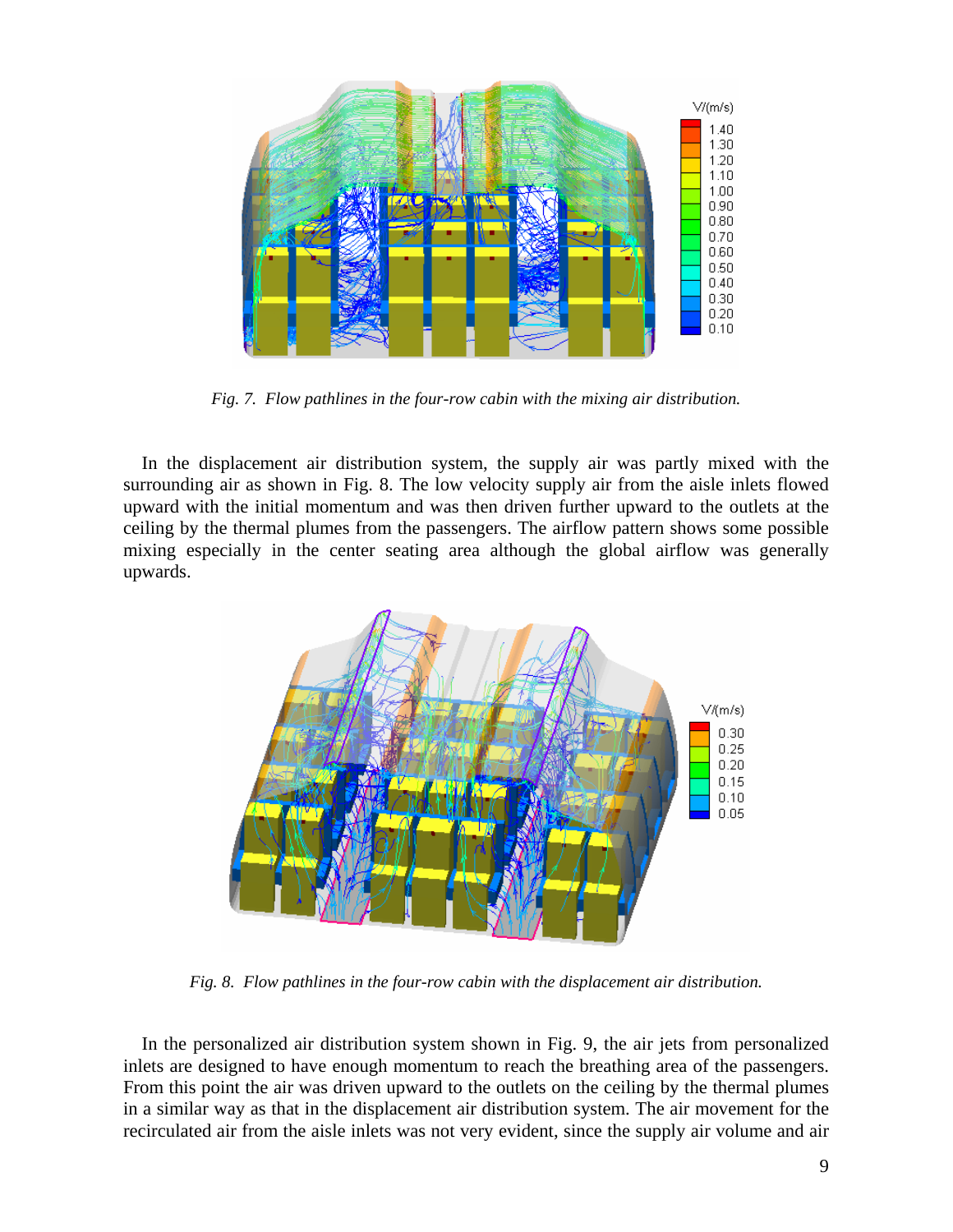velocity were only a half of those for the displacement air distribution system. The airflow pattern shows that the outside air was directed to the passengers. Therefore, even if there was a passenger with infectious diseases, the other passengers should not be affected.



*Fig. 9. Flow pathlines in the four-row cabin with the personalized air distribution: (a) side view; (b) front view.* 

In order to quantitatively compare the performance of the three air distribution schemes for the aircraft cabin, this study selected ten representative vertical locations in the cabin for the evaluation of air distribution systems. As shown in Fig. 10, the ten positions were only on one side of the cabin due to the rather symmetrical airflow observed in the cabin. Positions 1 through 5 were located between the passengers and the back of the seat directly in front of the passengers. Positions 6 through 10 were located behind positions 1 through 5 and in front of the torsos of the passengers.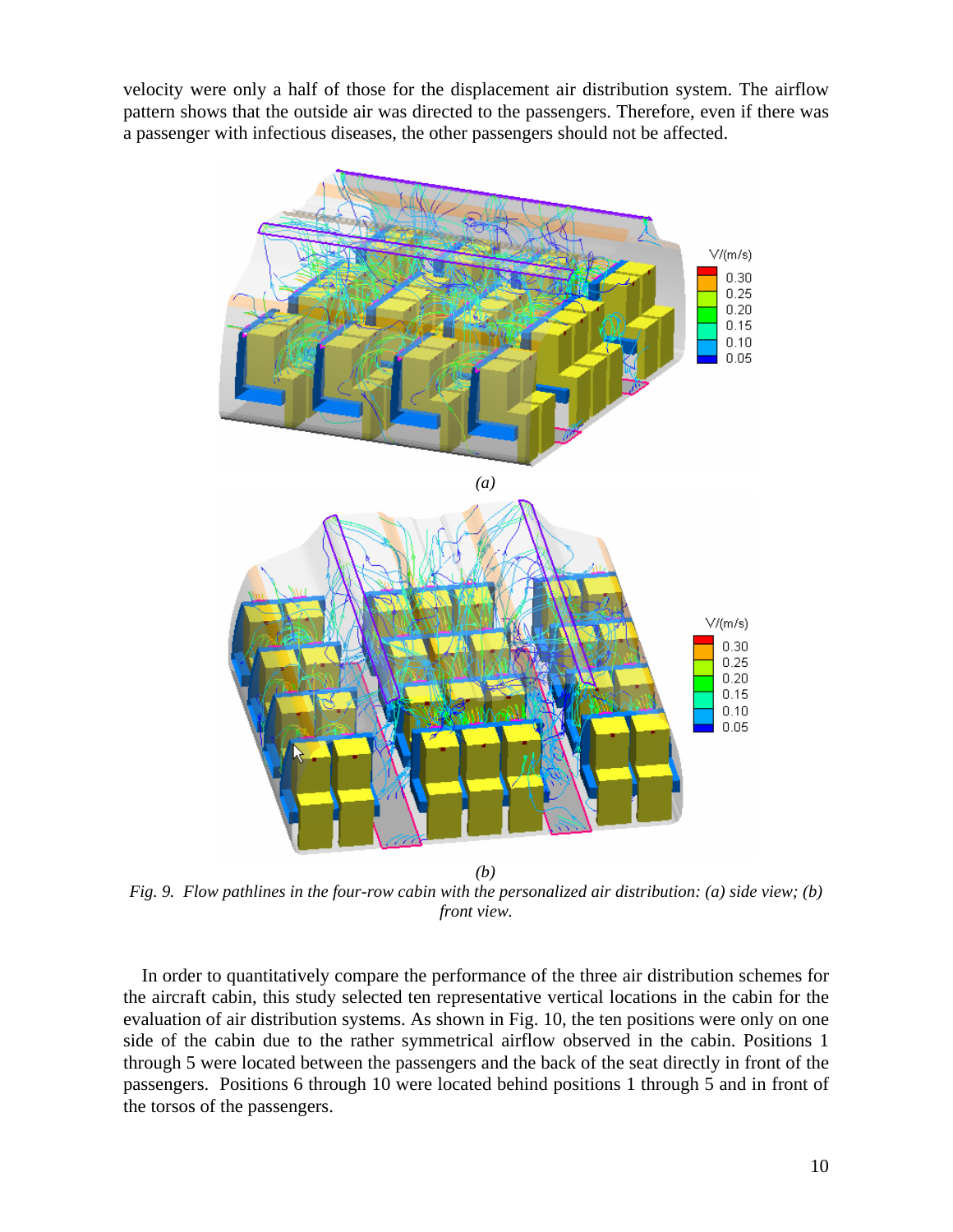Fig. 11 compares the air velocities in the cabin at the ten locations with the three air distribution schemes. The mixing air distribution system generally had the highest air velocity, especially near the ceiling level where air velocity from the diffuser was high. The velocities near the side wall (shown in Positions 1 and 6 in Fig. 11) were higher than those in other positions, because the jet from the ceiling curved along the side wall. The jet traveled further along the floor, which is reflected in the slightly high air velocity near the floor. However, the seats effectively blocked the flow and the jet lost its momentum. In Positions 5 and 10, the air was in the recirculated region and so the jet effect was diminished. Thus the air velocities for the mixing air distribution system were low and were comparable to that for the other two air distribution systems. The air velocities through the passengers' thighs and seats were zero as reflected by the broken lines located at Positions 6, 7, 9 and 10 in Fig. 11. It is also interesting to note that the air velocities above the passenger heads in Positions 6 through 10 were higher than those in Positions 1 through 5. This is due to the thermal plumes generated by the passengers.



*Fig. 10. The locations in the aircraft cabin where the results were compared (top view).*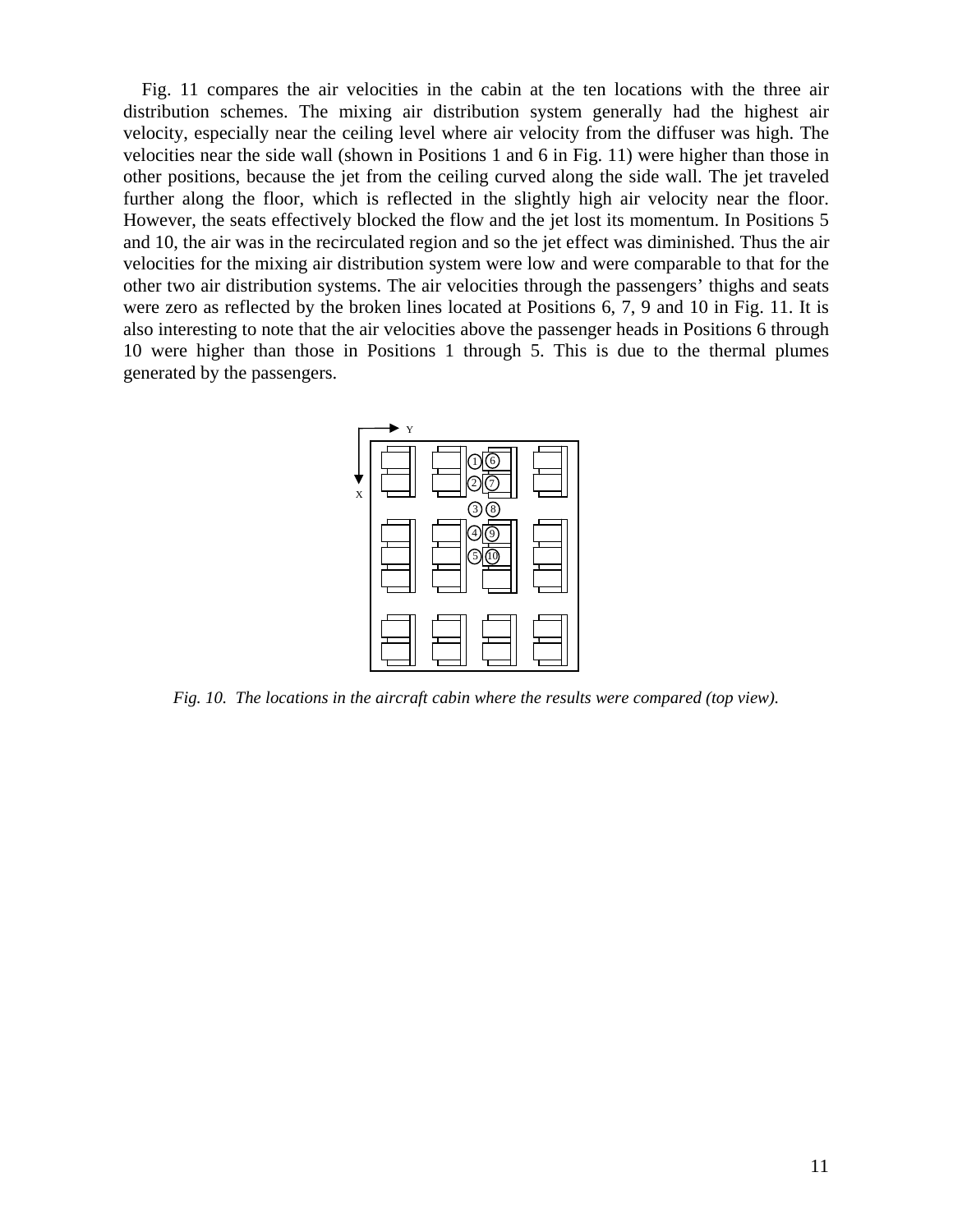

*Fig. 11. Comparison of air velocity distributions in the cabin with different air distribution systems: mixing air distribution - solid lines, displacement air distribution - dashed lines, personalized air distribution - dash-dot-dot lines.*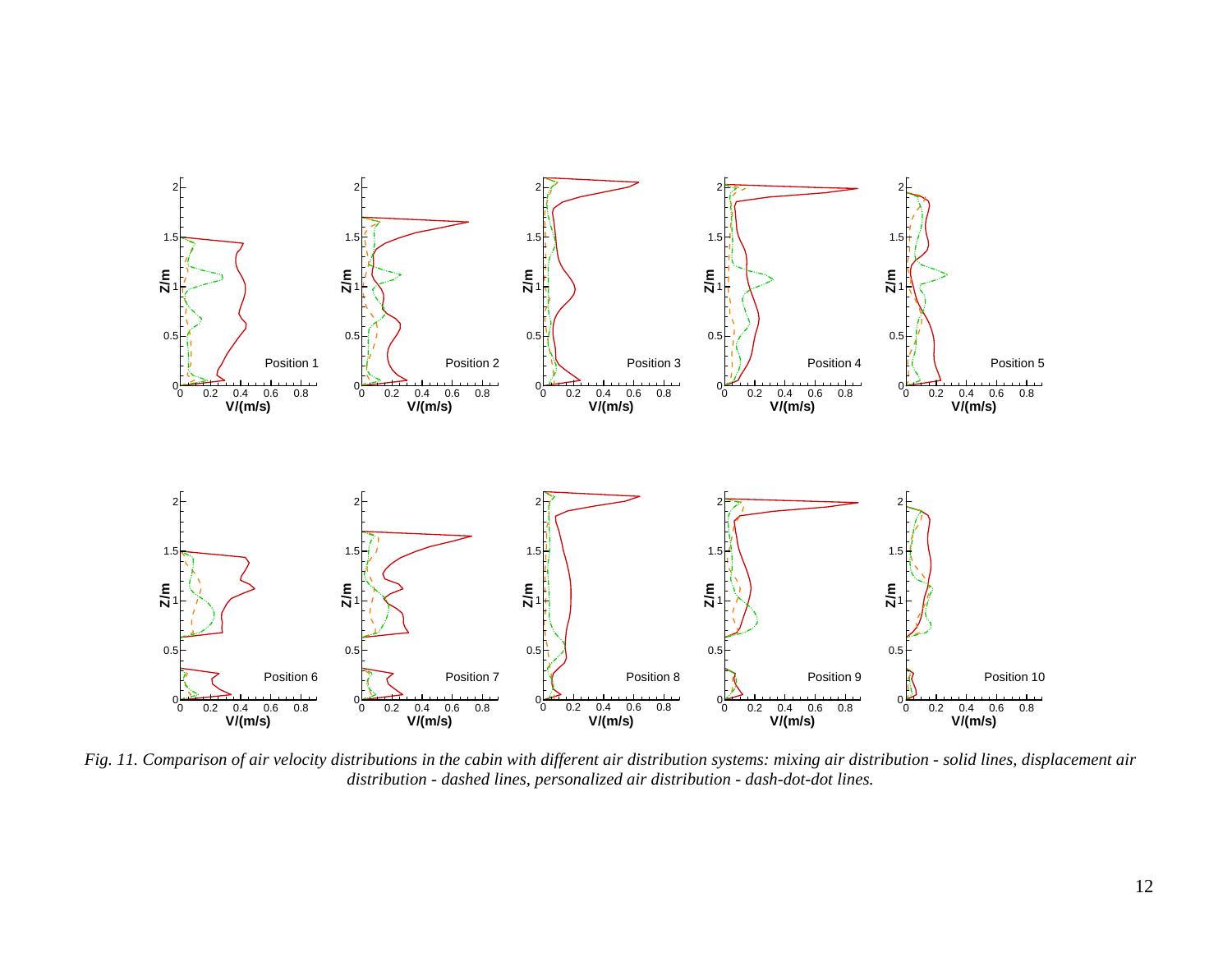The under-floor displacement air distribution system generally had the lowest air velocities, since the supply air velocity from aisle inlets was very low and the main driving force for this air distribution system came from the thermal plumes generated by the passengers. At the breathing level for a seated passenger, the personalized air distribution system created the highest air velocities in Positions 1, 2, 4, and 5 due to the jets from the personalized supply air inlets. The jet effect can still be felt in the regions in front of passengers with the personalized air distribution system. Fig. 12 shows the detailed airflow pattern in the region. Note that the air velocity at the head and chest of the passengers was lower than 0.25 m/s. It is therefore unlikely that the personalized air distribution system would cause a draft that could be felt by the passengers.



*Fig. 12. Detailed airflow pattern on the Y-Z plane in the middle section of the cabin.* 

The air temperatures for the mixing air distribution system were more uniform than those for the other two air distribution systems as shown in Fig. 13. At the top level of Positions 1, 4, 6 and 9, air temperatures were high since this region was next to the lighting. The air temperatures near the floor and ceiling (except in the lighting region) were low, because of the low surface temperature of the airplane shell during a flight. The low temperatures at the head level of the passengers for the personalized air distribution system were caused by the low-temperature personalized supply air. At the low part of the cabin, the air temperature with the personalized air distribution system was a little bit higher than that with the displacement air distribution system because the warm recirculated air was supplied from aisle inlets.

There was a temperature stratification present in the displacement and personalized air distribution systems. The air temperature difference between the head and ankle level of a passenger was less than 3 K for all three air distribution systems, and so there should not be any risk of discomfort caused by the stratification. A low temperature region between the thigh and head of a passenger was created by the personalized air distribution system. The air temperature in the region was above  $20^{\circ}$ C. The cool jet air should be a welcoming breeze for the passengers and should not cause complaints due to draft.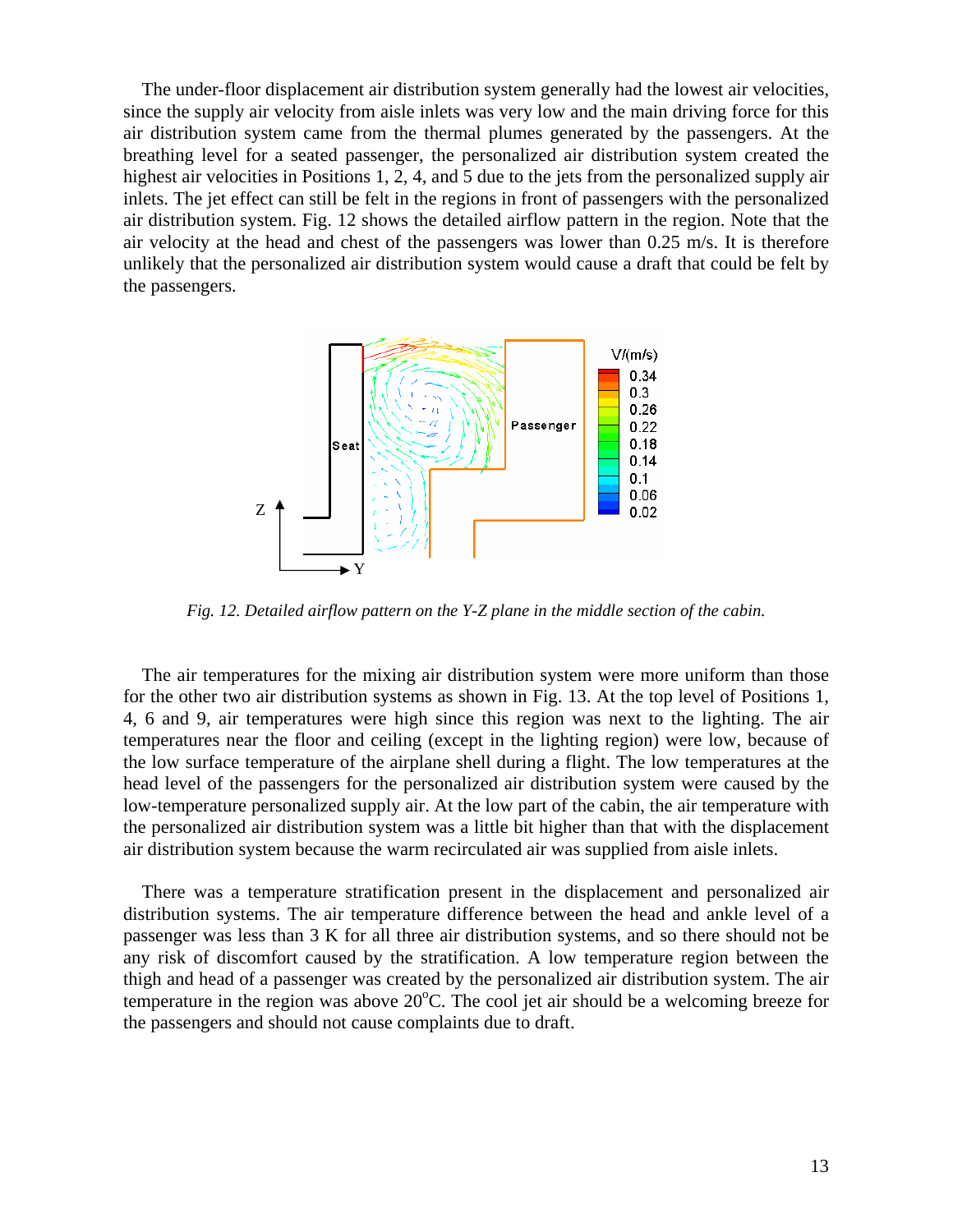

*Fig. 13. Comparison of air temperature distributions in the cabin with different air distribution systems: mixing air distribution - solid lines, displacement air distribution - dashed lines, personalized air distribution - dash-dot-dot lines.*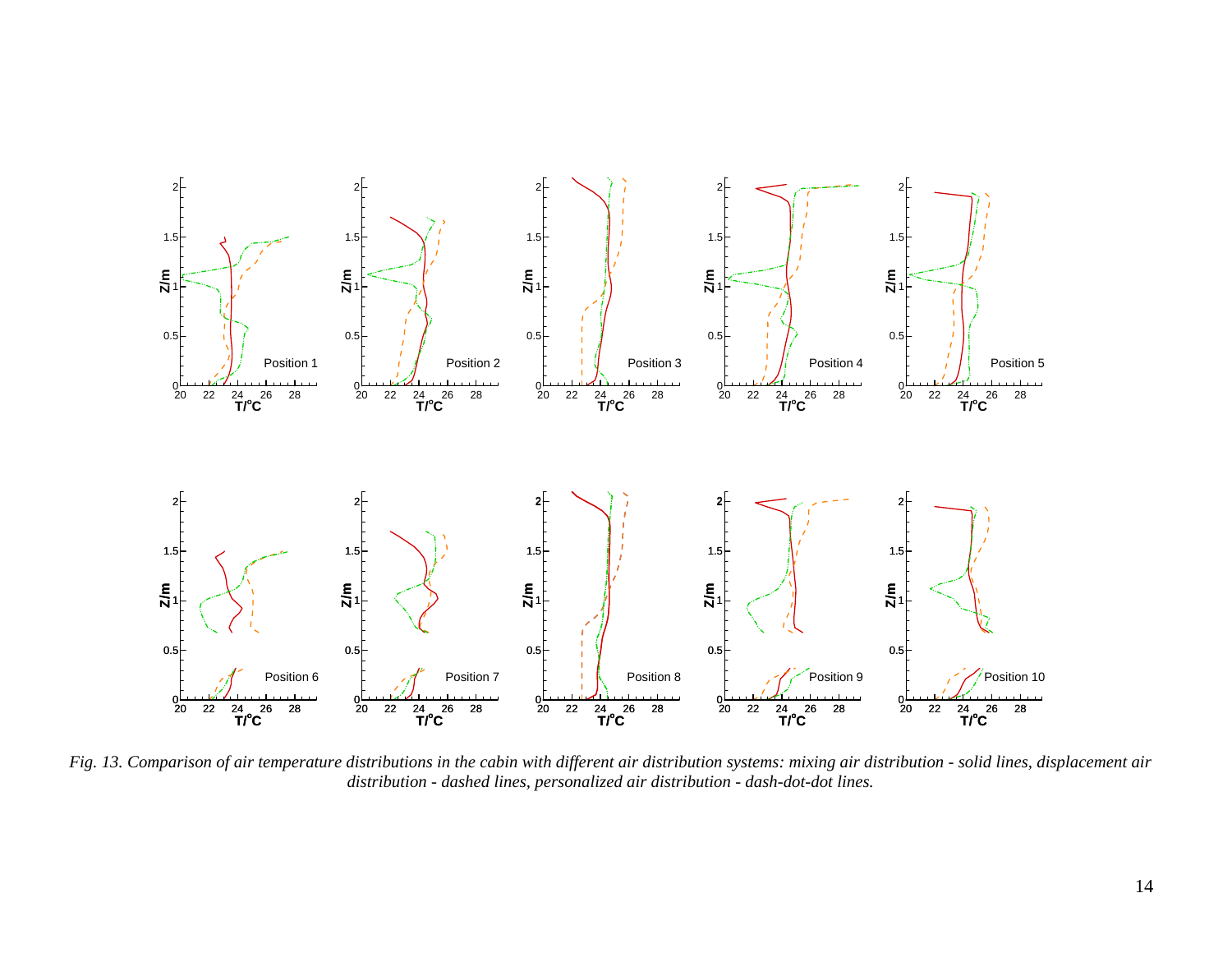

*Fig. 14. Comparison of CO2 distributions in the cabin with different air distribution systems: mixing air distribution - solid lines, displacement air distribution - dashed lines, personalized air distribution - dash-dot-dot lines.*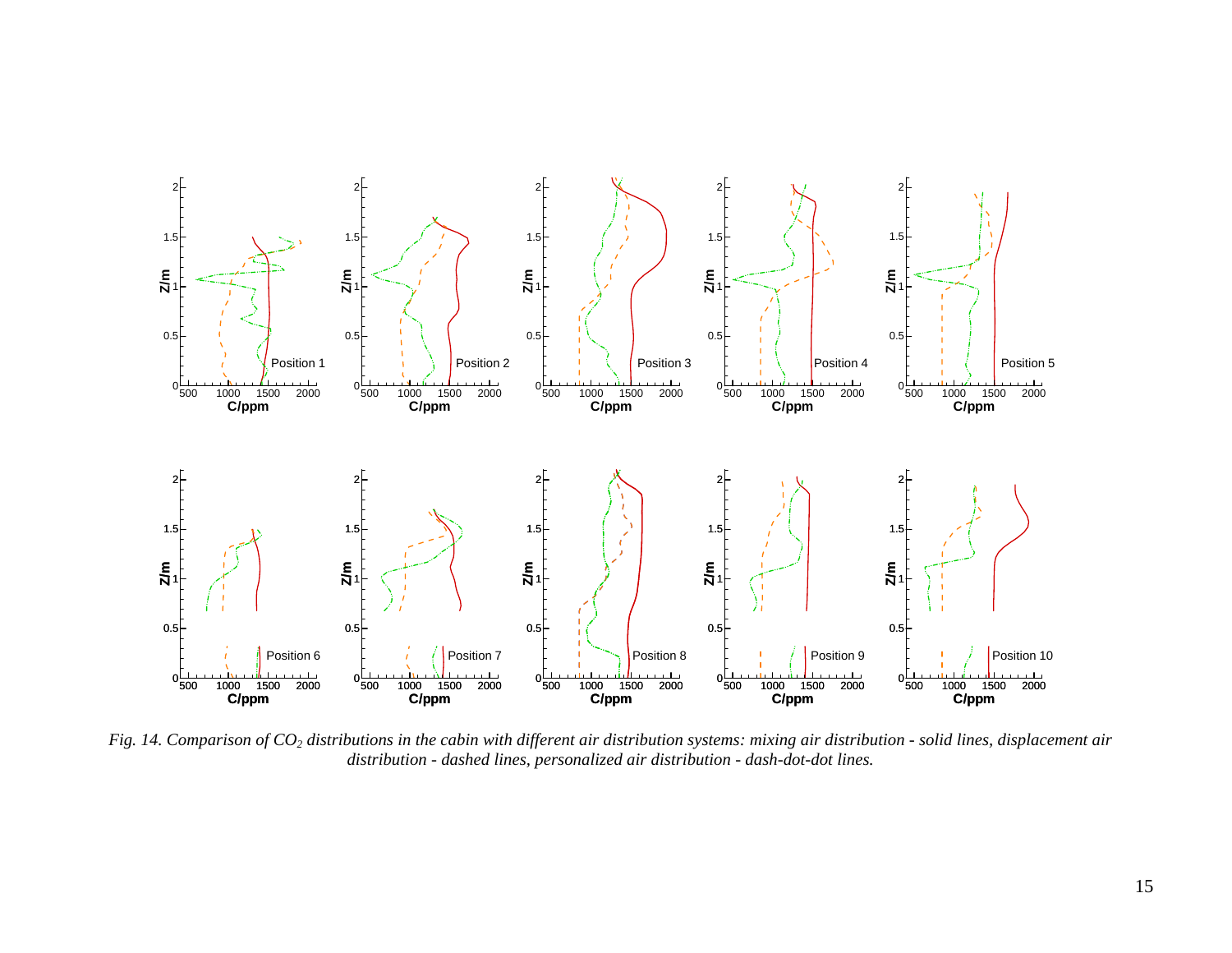Figure 14 shows the  $CO_2$  concentration profiles in the cabin with the three air distribution systems. The  $CO<sub>2</sub>$  concentration profiles are very similar to those of the air temperature profiles. The  $CO<sub>2</sub>$  concentration with the mixing air distribution was rather uniform. This confirmed that the overhead ceiling supply of air did in fact create a mixed condition. The mixing could spread infectious diseases. However, the mixing was not perfect because the  $CO<sub>2</sub>$  concentration in some regions was higher than that in other regions. The  $CO<sub>2</sub>$ concentration stratified in both the displacement and personalized air distribution systems. The personalized air distribution system had a higher concentration of  $CO<sub>2</sub>$  at the low part of cabin than the displacement air distribution system, because the air supplied through the floor inlets was 100% recirculated air with a high  $CO<sub>2</sub>$  concentration. The personalized air distribution system had a much lower  $CO<sub>2</sub>$  level at the breathing zone, since outside, low  $CO<sub>2</sub>$ concentration air was directly supplied to the zone. Among the three air distribution schemes, Fig. 14 shows that the personalized air distribution system created a breathing zone with the lowest  $CO<sub>2</sub>$  concentration while the mixing system had the highest  $CO<sub>2</sub>$  concentration. The personalized air distribution system could be the most effective in eliminating the possible spread of infectious diseases in a cabin.

### **6. Conclusions**

This investigation first validated a FLUENT CFD program that used the RNG k-ε model, with experimental data from an environmental chamber with displacement air distribution. Then FLUENT was used to simulate the distributions of airflow, air temperature and  $CO<sub>2</sub>$ concentration in a section of an aircraft cabin with mixing, under-floor displacement, and personalized air distribution systems. The results show that the mixing air distribution system generally had the highest air velocity, most uniform air temperature and highest  $CO<sub>2</sub>$ concentration. It can also easily spread infectious diseases from one passenger to the others due to the mixing airflow patterns. The air temperature and  $CO<sub>2</sub>$  concentration stratified in the cabins with the displacement and personalized air distribution systems. In the center seating area, there was a slight chance of mixing for the displacement air distribution system, so the risk of spreading infectious diseases existed in the cabin. The personalized air distribution system created the lowest  $CO<sub>2</sub>$  concentration in the breathing zone with a slightly lower air temperature than the other two systems but without much draft risk. The direct supply of outside air to the breathing zone in the personalized air distribution system could effectively eliminate the risk of spreading infectious diseases in the cabin. By considering combined factors of air velocity, air temperature, and  $CO<sub>2</sub>$  concentration as well as the airflow patterns, it was concluded that the personalized air distribution system created the best cabin environment and is therefore recommended for possible use in commercial airliner cabins.

## **Acknowledgements**

This project is funded by the U.S. Federal Aviation Administration (FAA) through the FAA Cooperative Agreement 04-C-ACE-PU, Amendment 002 for the Air Transport Center of Excellence for Airliner Cabin Environment Research (ACER).

### **References**

[1] National Research Council. The airliner cabin environment and the health of passengers and crew. Washington, DC: National Academy Press, 2002.